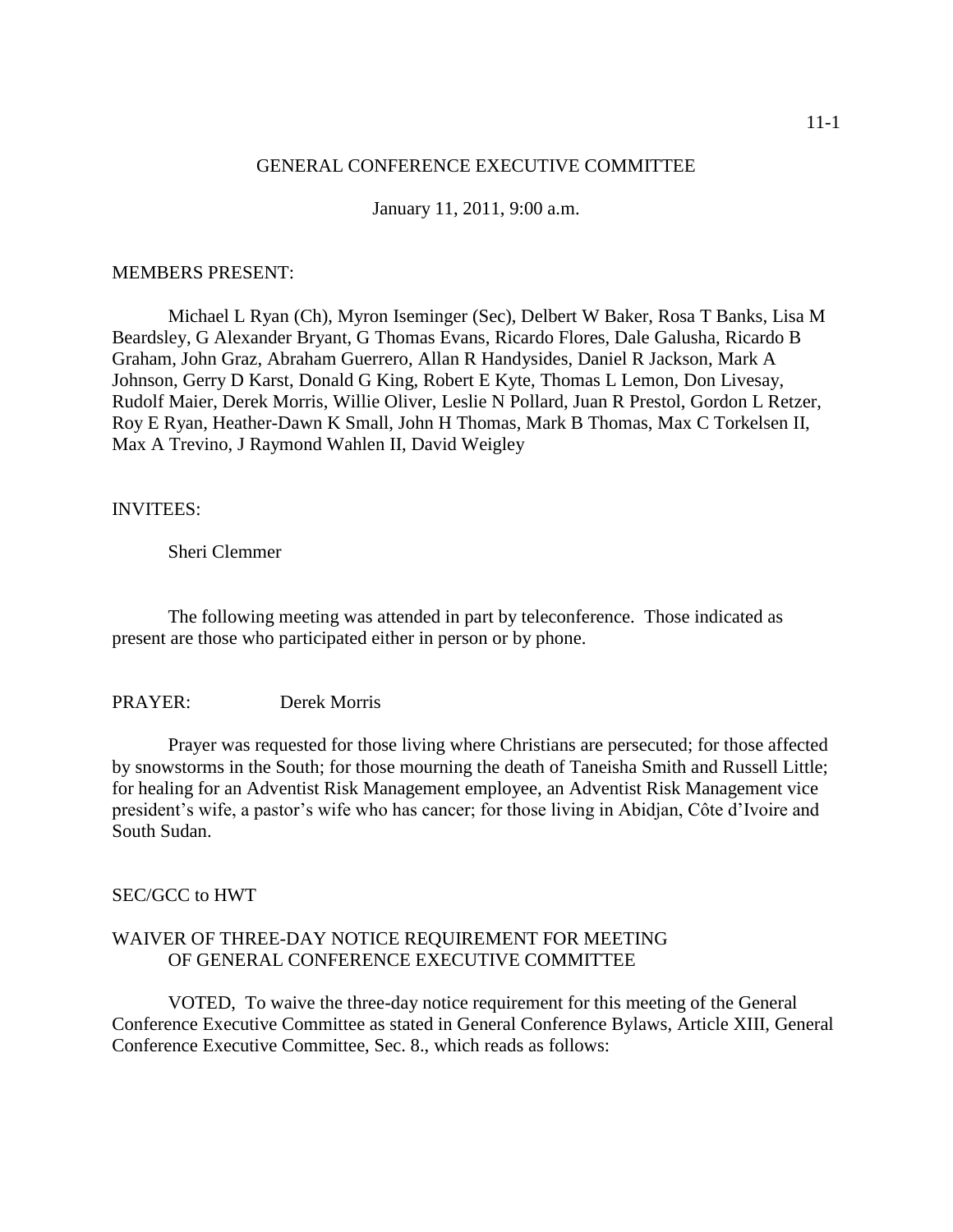11-2 January 11, 2011 - GCC

Sec. 8. Notice as to time, place, and any other requirements under these Bylaws of all General Conference Executive Committee meetings shall be provided to all members in a reasonable manner at least three (3) days prior to the meeting if the meeting is to take place by telephone conference or similar communications, or at least fourteen (14) days if it is to take place in person, unless the meeting is held during a General Conference Session. These notice requirements are waived in the case of a General Conference Executive Committee meeting convened during a General Conference Session since all General Conference Executive Committee members are expected to be in attendance at the Session.

### TRE/ADCOM/GCC to GTN

## DODGE, GARY W, DIRECTOR, PLANNED GIVING AND TRUST SERVICES—ELECTION

VOTED, To elect Gary W Dodge as Director of Planned Giving and Trust Services. Because of being only about three years from retirement, it is understood that he will not relocate to the Washington DC area but will work from his current location in the North Pacific. He will remain on the local area ERI and his travel to and from the General Conference headquarters will be reimbursed as business travel. He expects to spend approximately one week a month at the General Conference headquarters in addition to his normal travel as Planned Giving and Trust Services Director.

# SEC/ADCOM/GCC to GTN

## CLAUSEN, BENJAMIN L, SENIOR RESEARCH SCIENTIST, GEOSCIENCE RESEARCH INSTITUTE—CORRECTION OF TITLE

VOTED, To record a correction of title for Benjamin L Clausen as Senior Research Scientist for Geoscience Research Institute, rather than Research Scientist as originally voted during the 2010 Annual Council (GCC 10-145).